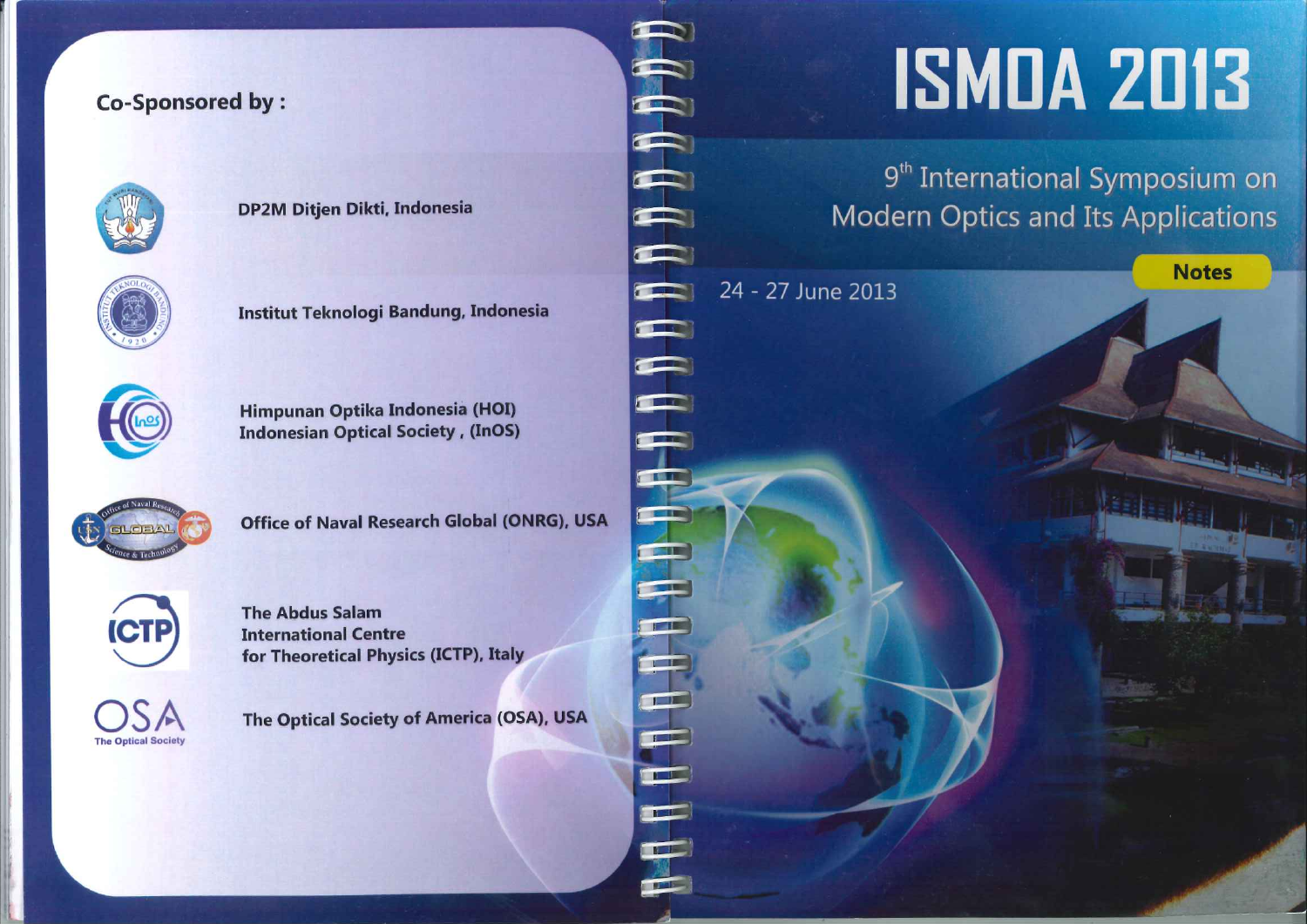#### *Monday, 24 June 2013*

| Venue :                            | Department of Physics, Institut Teknologi Bandung                                                                                                                                                                                                                                                  |
|------------------------------------|----------------------------------------------------------------------------------------------------------------------------------------------------------------------------------------------------------------------------------------------------------------------------------------------------|
| $08.00 - 08.30$<br>$08.30 - 08.40$ | Registration<br>Opening Ceremony of Tutorial Courses on Modern Optics and Its Applications<br>Opening Address by the Dean of the Faculty of Mathematics and Natural Sciences, ITB                                                                                                                  |
| $08.40 - 09.30$                    | Lecture Session 1 : Group theory for nanophotonics - Application to eigenmodes of Photonic<br>Crystals: localized modes, Bloch modes, uncoupled modes                                                                                                                                              |
|                                    | Kazuaki SAKODA (National Institute for Material Science (NIMS), Japan)<br>09.30 - 10.20 Lecture Session 2 : Group theory for nanophotonics - Application to Metamaterials: CRLH<br>bands, Dirac cone, Double Dirac cones<br>Kazuaki SAKODA (National Institute for Material Science (NIMS), Japan) |
| $10.20 - 10.40$                    | <b>Coffee Break</b>                                                                                                                                                                                                                                                                                |
|                                    | 10.40 - 11.30 Lecture Session 3 : Introduction to Design of Metamaterials                                                                                                                                                                                                                          |
| $11.30 - 12.20$                    | S. Anantha RAMAKRISHNA (Indian Institute of Technology, Kanpur, India)<br>Lecture Session 4 : Selected Applications of Metamaterials<br>S. Anantha RAMAKRISHNA (Indian Institute of Technology, Kanpur, India)                                                                                     |
| $12.20 - 13.20$                    | Lunch                                                                                                                                                                                                                                                                                              |
| $13.20 - 14.10$                    | Lecture Session 5 : Photonics and Nonlinear Optics of Nematic and Blue-Phase Liquid<br>Crystals                                                                                                                                                                                                    |
| $14.10 - 15.00$                    | Iam-Choon KHOO (Pennsylvania State University, USA)<br>Lecture Session 6 : Liquid Crystals for tunable Metamaterial and Plasmonic Nano-photonic<br><b>Structures</b><br>Iam-Choon KHOO (Pennsylvania State University, USA)                                                                        |
| $15.00 - 15.20$                    | <b>Coffee Break</b>                                                                                                                                                                                                                                                                                |
|                                    | 15.20 - 16.10 Lecture Session 7 : Very Small Laser<br>Yong-Hee LEE (Korea Advanced Institute for Science and Technology, Korea)                                                                                                                                                                    |
|                                    | 16.10 - 17.00 Lecture Session 8 : Very Small Laser<br>Yong-Hee LEE (Korea Advanced Institute for Science and Technology, Korea)                                                                                                                                                                    |
| 17.00                              | <b>Welcoming Reception</b>                                                                                                                                                                                                                                                                         |











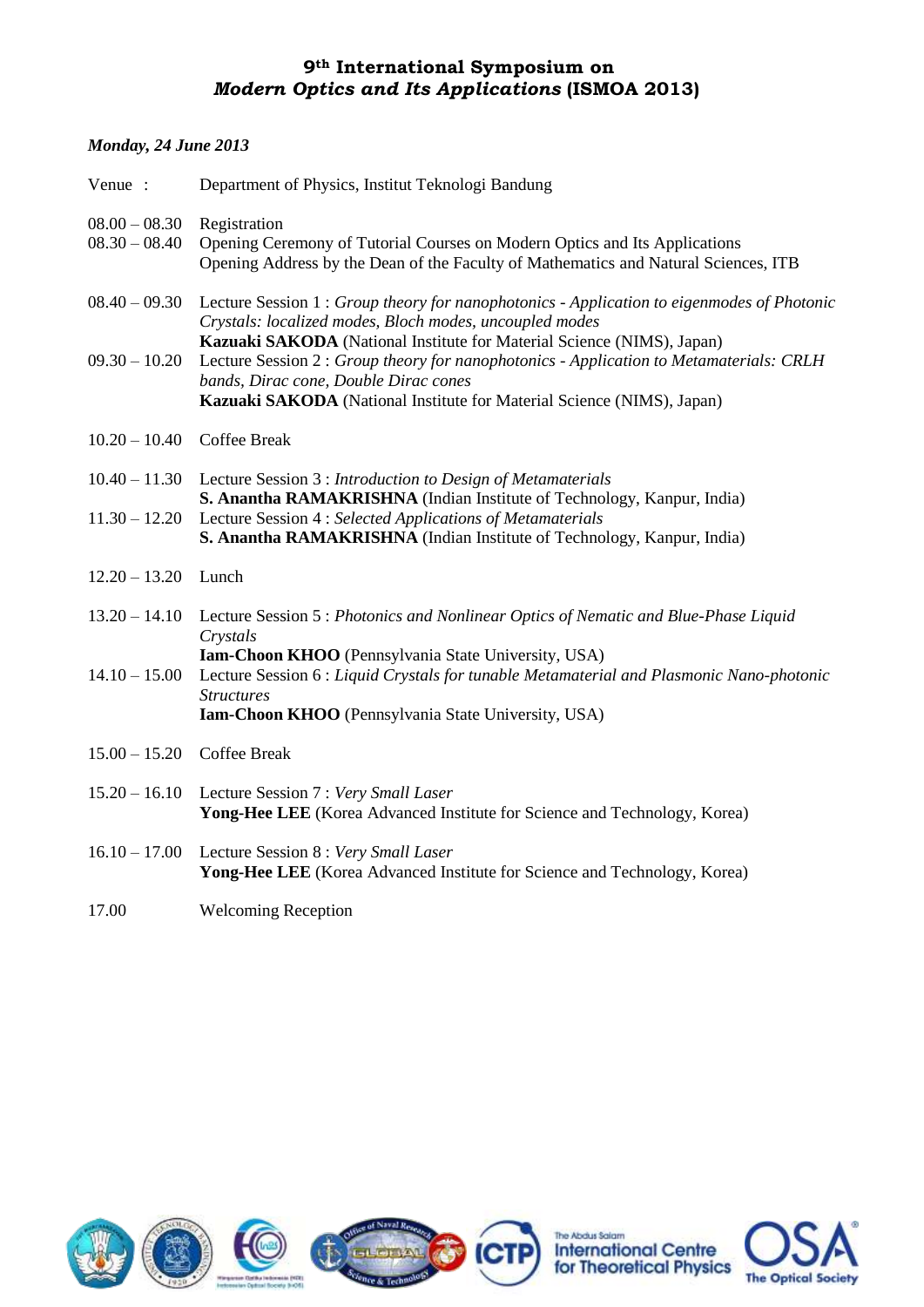#### *Tuesday, 25 June 2013*

| Venue :                            | Auditorium East Campus Center, Institut Teknologi Bandung                                                                                                                                                                                                                                                                                 |
|------------------------------------|-------------------------------------------------------------------------------------------------------------------------------------------------------------------------------------------------------------------------------------------------------------------------------------------------------------------------------------------|
| $08.00 - 08.40$<br>$08.40 - 09.00$ | Registration<br>Opening Ceremony of 9 <sup>th</sup> International Symposium on Modern Optics and Its Applications<br>Opening Address by the Rector of Institut Teknologi Bandung                                                                                                                                                          |
| $1st$ session                      | Chairperson: Iam-Choon KHOO                                                                                                                                                                                                                                                                                                               |
| $09.00 - 09.30$                    | Invited Paper-1 : Nonlinear optical phononics: harnessing sound and light in nonlinear<br>nanoscale circuits<br>Benjamin J. EGGLETON, and Ravi PANT (Centre for Ultrahigh bandwidth Devices for<br>Optical Systems (CUDOS), Institute of Photonics and Optical Science (IPOS), School of<br>Physics, The University of Sydney, Australia) |
| $09.30 - 10.00$                    | Invited Paper-2 : Frequency conversion in anomalous dispersion medium<br>Huaijin REN, Ning AN, Yuanlin ZHENG and Xianfeng CHEN (Department of Physics,<br>Shanghai Jiao Tong University, China)                                                                                                                                           |
| $10.00 - 10.30$ Coffee Break       |                                                                                                                                                                                                                                                                                                                                           |
|                                    |                                                                                                                                                                                                                                                                                                                                           |
| $2nd$ session                      | Chairperson: Benjamin J. EGGLETON                                                                                                                                                                                                                                                                                                         |
| $10.30 - 11.00$                    | Invited Paper-3 : Sub-wavelength Metallic Lasers and High-n Metamaterials<br>Yong-Hee LEE, Hong-Gyu PARK and Bum-Ki MIN (Department of Physics, Korea<br>Advanced Institute of Science and Technology, Korea)                                                                                                                             |
| $11.00 - 11.30$                    | Invited Paper-4 : Carrier-envelope phase locked laser pulse with continuous color tunability<br>Atsushi YABUSHITA, Chih-Hsien KAO, Ding-Yi JUANG, Andrius BALTUSKA,<br>Takayoshi KOBAYASHI (Department of Electrophysics, National Chiao-Tung University,<br>Taiwan)                                                                      |
|                                    | 11.30 - 12.00 Invited Paper-5 : Electro-Optic Modulators Utilizing Array Antenna Electrodes and<br>Polarization-Reversed Structures<br>Hiroshi MURATA and Yasuyuki OKAMURA (Graduate School of Engineering Science,<br>Osaka University, Japan)                                                                                           |
| $12.00 - 13.00$ Lunch Break        |                                                                                                                                                                                                                                                                                                                                           |

- 13.00 14.30 Oral Introduction to Poster Presentations
- 14.30 16.30 Poster Session and Coffee Break
- 18.00 21.00 Banquet









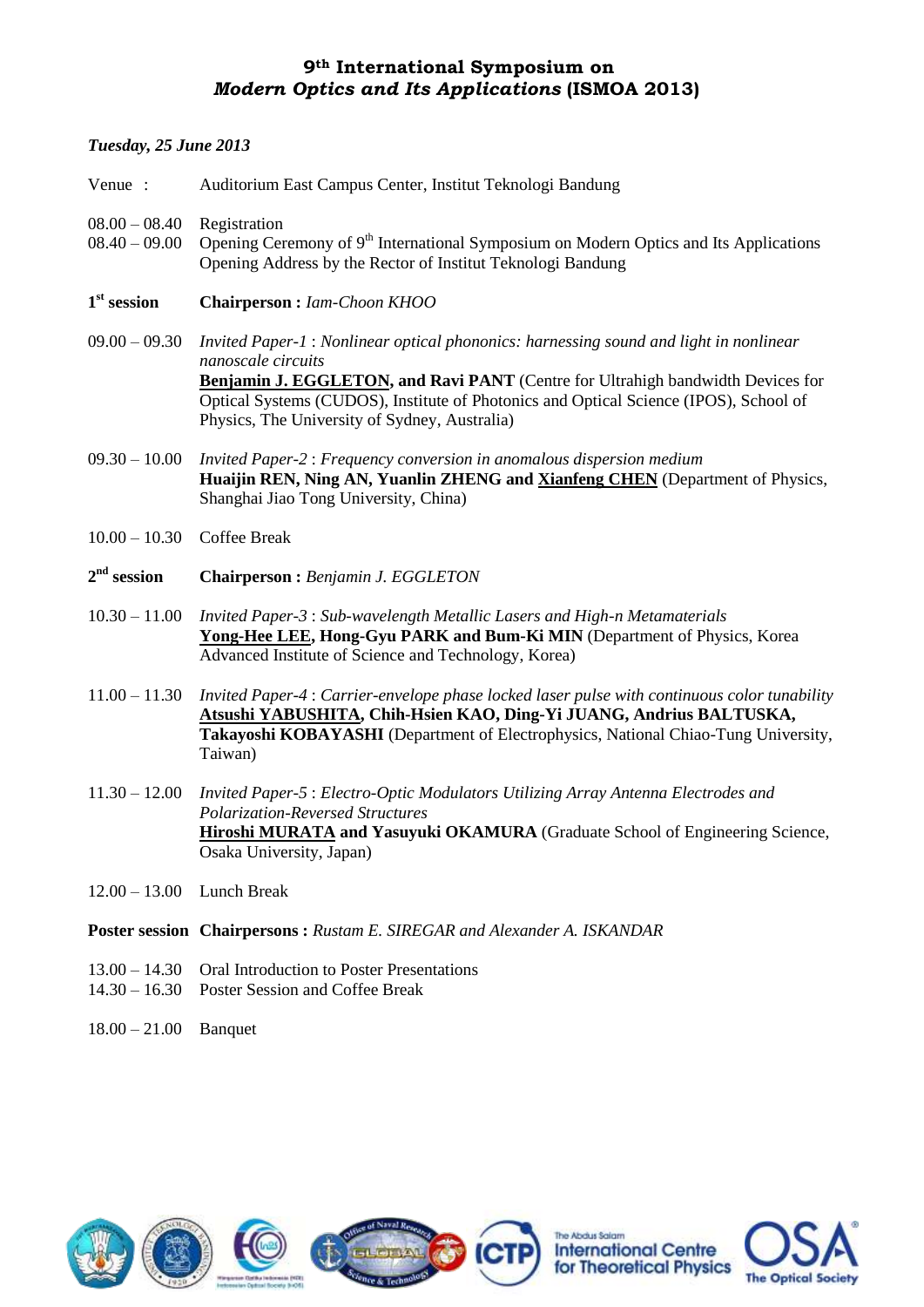#### *Wednesday, 26 June 2013*

- 3<sup>th</sup> session **th session Chairperson :** *Kazuaki SAKODA*
- 08.30 09.00 *Invited Paper-6* : *Polarization independent and alignment-free Blue-phase liquid crystalline metamaterials and nanostructures for all-optical switching* **Iam-Choon KHOO** (Electrical Engineering Department, The Pennsylvania State University, USA)
- 09.00 09.30 *Invited Paper-7* : *Optomechanical nonlinearities in metamaterials* **Mikhail LAPINE** (CUDOS, School of Physics, The University of Sydney, Australia)
- 09.30 10.00 *Invited Paper-8* : *Super structures of columnar thin films : Photonic properties and their applications* **S. A. RAMAKRISHNA, Jhuma DUTTA** (Department of Physics, Indian Institute of Technology Kanpur, India)
- 10.00 10.30 Coffee Break
- 4<sup>th</sup> session **th session Chairperson :** *Hugo J.W.M. HOEKSTRA*
- 10.30 11.00 *Invited Paper-9* : *Application of Multi-layered Silver Particle 2D Crystalline Films* **Kaoru TAMADA** (Institute for Materials Chemistry and Engineering, Kyushu University, Japan)
- 11.00 11.30 *Invited Paper-10* : *Laser Ablation of Polymers by Three-Beam Interference* **Jintang HUANG, Si WU, Christoph BUBECK** (Max Planck Institute for Polymer Research, Mainz, Germany)
- 11.30 12.00 *Invited Paper-11* : *Fabrication for large scale nanooptics* **Ernst-Bernhard KLEY, Dennis LEHR, Kay DIETRICH, Thomas WEBER, Thomas SIEFKE, Wiebke FREESE, Holger SCHMIDT** (Institute of Applied Physics, Friedrich-Schiller-University, Jena, Germany)
- 12.00 12.15 Group Photo
- 12.15 13.15 Lunch Break
- 5<sup>th</sup> session **th session Chairperson :** *Maria A. LOI*
- 13.15 13.30 *Contributed Paper-*1 : *Polarization-coupling cascading in MgO doped periodically poled lithium niobate crystal* **Juan HUO and Xianfeng CHEN** (Department of Physics, Shanghai Jiao Tong University,
- China) 13.30 – 13.45 *Contributed Paper-2* : *Semiconducting Single-Walled Carbon Nanotubes on Demand by Polymer Wrapping*

**Widianta GOMULYA, Guadalupe Diaz COSTANZO, Elton J. F. de CARVALHO, Satria Z. BISRI, Vladimir DERENSKYI, Martin FRITSCH, Nils FRÖHLICH, Sybille ALLARD, Pavlo GORDIICHUK, Andreas HERRMANN, Siewert J. MARRINK, Maria C. dos SANTOS, Ullrich SCHERF, Maria A. LOI** (Zernike Institute for Advanced Materials, University of Groningen, Netherlands)

13.45 – 14.00 *Contributed Paper-3* : *Group Velocity Control of Femtosecond Pulse in Folded Dielectric Axes Structures with Electro-Optic Effect*

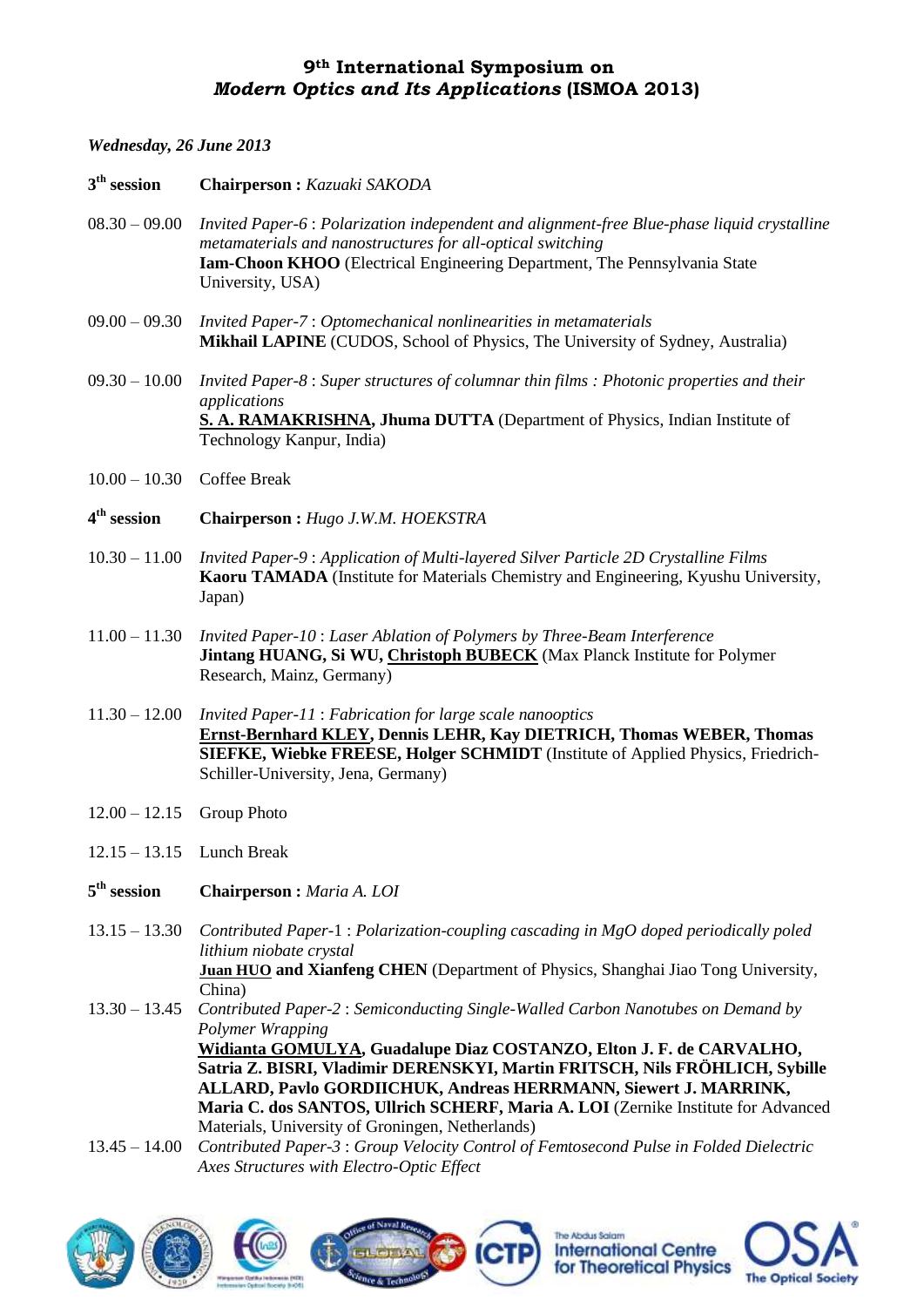| <b>Jun LI, Xuewei DENG, and Xianfeng CHEN</b> (Department of Physics, Shanghai Jiao Tong  |
|-------------------------------------------------------------------------------------------|
|                                                                                           |
|                                                                                           |
|                                                                                           |
|                                                                                           |
|                                                                                           |
|                                                                                           |
| Contributed Paper-5 : Controlling spontaneous emission in a truncated charge-sheet super- |
|                                                                                           |
| Agus M. HATTA and Ali A. KAMLI (Engineering Physics Department, Institut Teknologi        |
|                                                                                           |
|                                                                                           |
|                                                                                           |
|                                                                                           |
|                                                                                           |
|                                                                                           |
|                                                                                           |
| van LOOSDRECHT (Zernike Institute for Advanced Materials, University of Groningen,        |

- 14.45 15.15 Coffee Break
- 15.15 Excursion



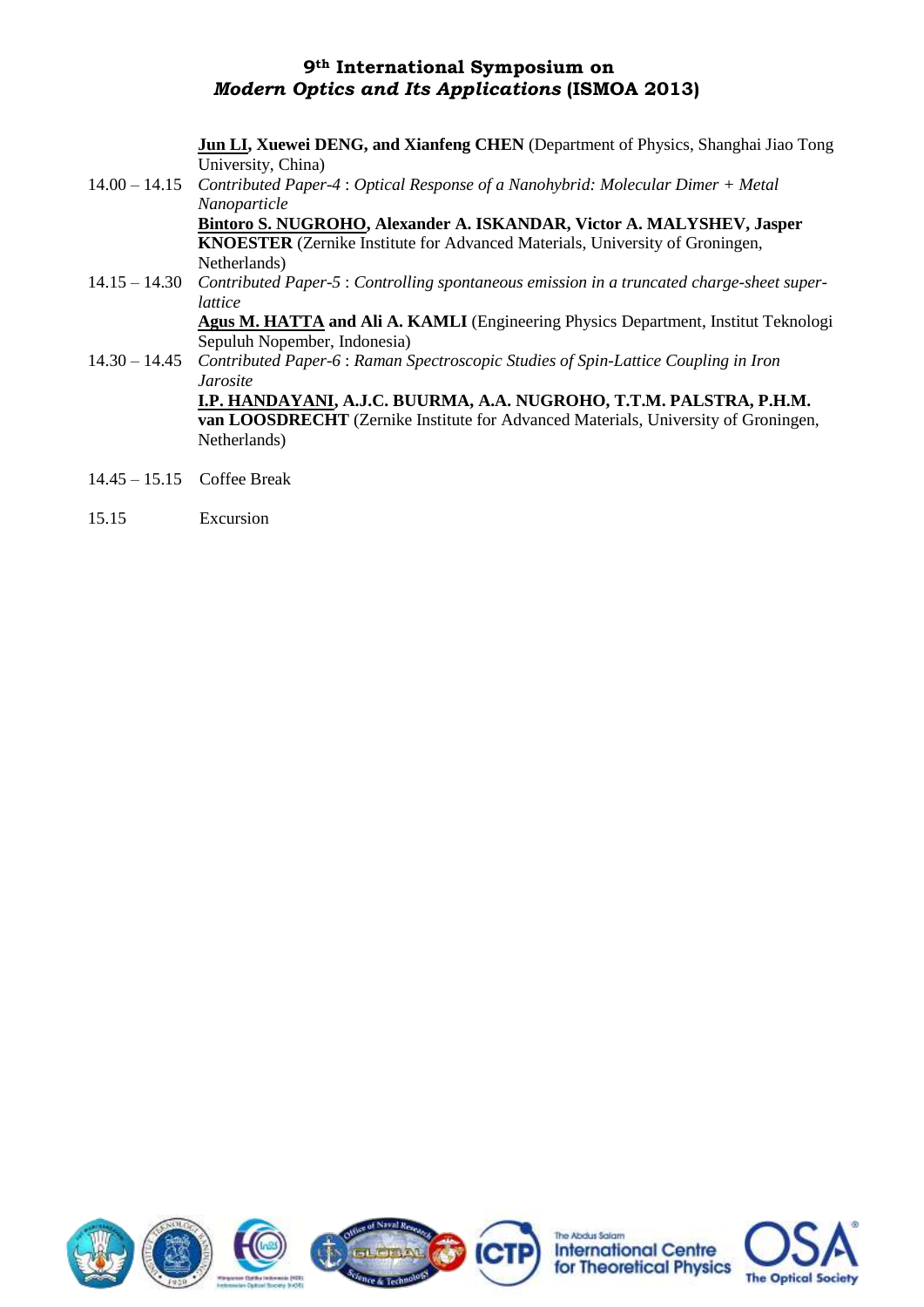#### *Thursday, 27 June 2013*

| $6th$ session               | <b>Chairperson:</b> Christoph BUBECK                                                                                                                                                                                                                                                                                                                                                |
|-----------------------------|-------------------------------------------------------------------------------------------------------------------------------------------------------------------------------------------------------------------------------------------------------------------------------------------------------------------------------------------------------------------------------------|
| $08.30 - 09.00$             | Invited Paper-12 : Microoptical array projection – beyond the limits of conventional digital<br>projectors                                                                                                                                                                                                                                                                          |
|                             | A. BRÄUER, M. SIELER, P. SCHREIBER (Fraunhofer Institute for Applied Optics and<br>Precision Engineering IOF, Jena, Germany)                                                                                                                                                                                                                                                        |
| $09.00 - 09.30$             | Invited Paper-13 : Integrated Optics Sensors: Theory and Device Implementations<br>H.J.W.M. HOEKSTRA (MESA+ Institute for Nanotechnology, University of Twente, The<br>Netherlands)                                                                                                                                                                                                 |
| $09.30 - 10.00$             | <b>Invited Paper-14 : Optical Interconnect Device Technology</b><br>Okihiro SUGIHARA and Toshikuni KAINO (Institute of Multidisciplinary Research for<br>Advanced Materials, Tohoku University, Japan)                                                                                                                                                                              |
| $10.00 - 10.30$             | <b>Coffee Break</b>                                                                                                                                                                                                                                                                                                                                                                 |
| $7th$ session               | <b>Chairperson: Xianfen CHENG</b>                                                                                                                                                                                                                                                                                                                                                   |
| $10.30 - 11.00$             | Invited Paper-15 : Charge transfer state in organic solar cells<br>Maria Antonietta LOI (Zernike Institute for Advanced Materials, University of Groningen,<br>The Netherlands)                                                                                                                                                                                                     |
| $11.00 - 11.30$             | Invited Paper-16 : Mode Symmetries Required for Creating Photonic Dirac Cones in the<br><b>Brillouin-Zone Center</b><br>Kazuaki SAKODA (Photonic Materials Unit, National Institute for Materials Science,<br>Japan)                                                                                                                                                                |
| $11.30 - 12.00$             | Invited Paper-17 : Ultrafast magnetization dynamics in a ferromagnetic semiconductor<br>Michiel DONKER, Simone ALTENDORF, Niko PONTIUS, Matteo MONTAGNESE,<br>Dmitry MAZURENKO, Ronny SUTARTO, Liu Hao TJENG, Hermann DÜRR, and<br>Paul H.M. van LOOSDRECHT (University of Groningen, Groningen, The Netherlands,<br>and II. Physikalisches Institut, Universität zu Köln, Germany) |
| $12.00 - 13.00$ Lunch Break |                                                                                                                                                                                                                                                                                                                                                                                     |
| 8 <sup>th</sup> session     | Chairperson: S.A. RAMAKHRISNA                                                                                                                                                                                                                                                                                                                                                       |
| $13.00 - 13.15$             | Contributed Paper-7: Fabrication of Nano-Engineered Zirconia-Yttria-Aluminosilicate<br>Glass Co-doped with Erbium and its Applications<br>Harith AHMAD, K. THAMBIRATNAM and S. W. HARUN (Photonics Research                                                                                                                                                                         |
| $13.15 - 13.30$             | Centre, University of Malaya, Malaysia)<br>Contributed Paper-8 : Combining light trapping structures to enhance thin film solar cells<br><b>Aimi ABASS and Bjorn MAES</b> (Electronics and Information Systems, University of Gent,<br>Belgium)                                                                                                                                     |
| $13.30 - 13.45$             | Contributed Paper-9 : X-Cut Ti:LiNbO3 Optical Modulator Suspended to Gap-Embedded<br>Patch Antennas on Low-k Dielectric Substrate<br>Yusuf N. WIJAYANTO, Hiroshi MURATA, Tetsuya KAWANISHI, Yasuyuki                                                                                                                                                                                |
| $13.45 - 14.00$             | <b>OKAMURA</b> (Graduate School of Engineering Science, Osaka University, Japan)<br>Contributed Paper-10 : Fabrication and characterization of sub-100-nm sized split ring<br>resonators for achieving magnetic resonance in visible spectrum<br>Landobasa Y.M. TOBING, Liliana TJAHJANA, Dao Hua ZHANG (Nanophotonics<br>Laboratory, Nanyang Technological University, Singapore)  |









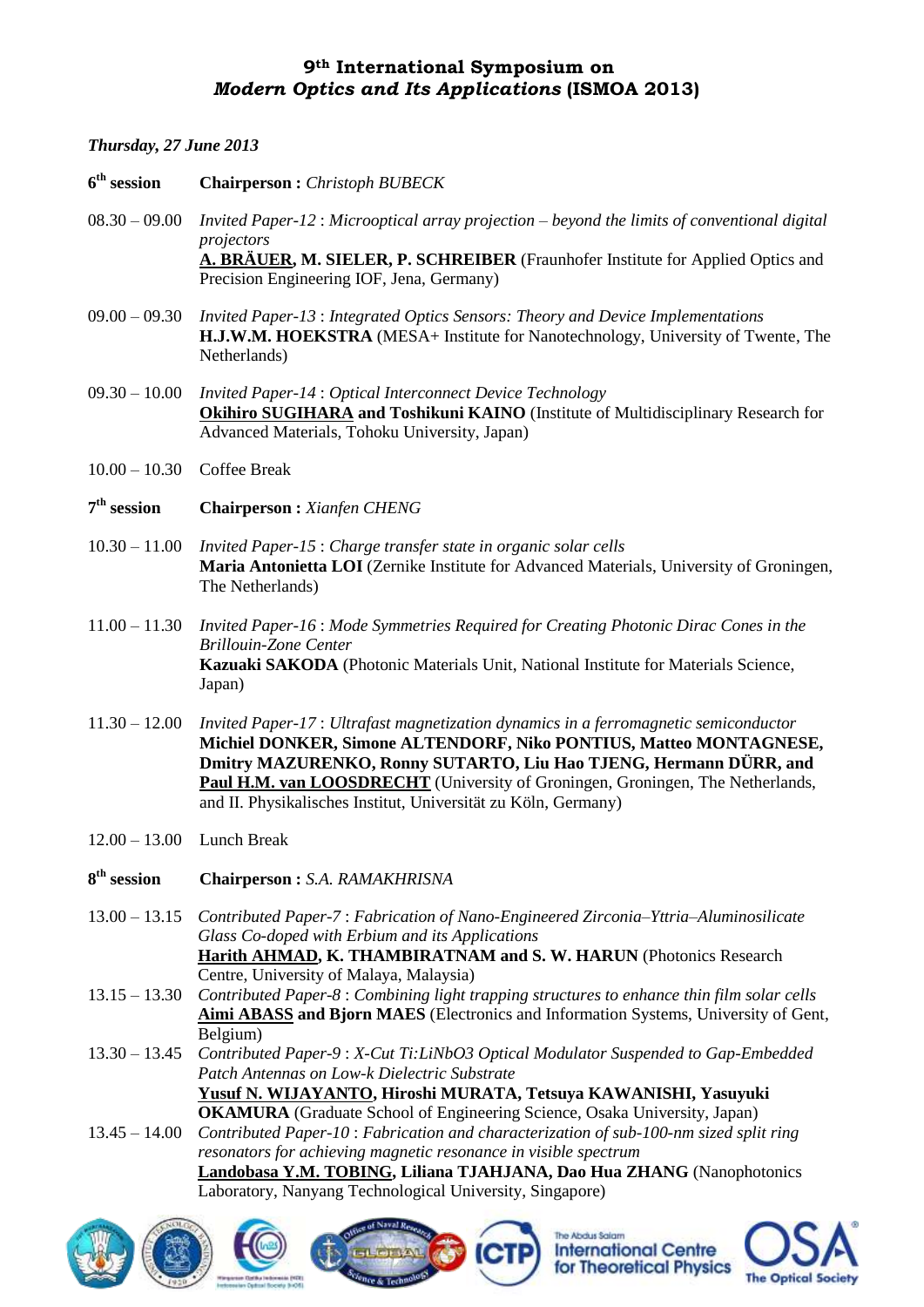| 14.00 - 14.15 Contributed Paper-11: Mode-locked 1900 nm Fiber Laser Based Graphene Saturable |
|----------------------------------------------------------------------------------------------|
| Absorber                                                                                     |
| Sulaiman W. HARUN, D. I. M. ZEN, N. SAIDIN, S. S. A. DAMANHURI, H. AHMAD,                    |
| M. A. ISMAIL, A. HALDER, M. C. PAUL, S. DAS, M. PAL, and S. K. BHADRA                        |
| (Photonics Research Centre, University of Malaya, Malaysia)                                  |
| $14.15 - 14.30$ Contributed Paper-12:                                                        |
| F.D. MUHAMMAD, M. Z. ZULKIFLI, H. AHMAD (Photonics Research Centre,                          |
| University of Malaya, Malaysia)                                                              |
| 14.30 - 14.45 Contributed Paper-13 : Rigorous Method for Multimode Polymer Optical Waveguide |
| Evaluations                                                                                  |
| Freddy S. TAN, Okihiro SUGIHARA, and Toshikuni KAINO (Institute of                           |
| Multidisciplinary Research for Advanced Material, Tohoku University, Japan)                  |

- 14.45 15.15 Closing Ceremony
- 15.15 15.45 Coffee Break

#### **Indonesian Optical Society Session**

15.45 – 16.30 *General Meeting of the Indonesian Optical Society*



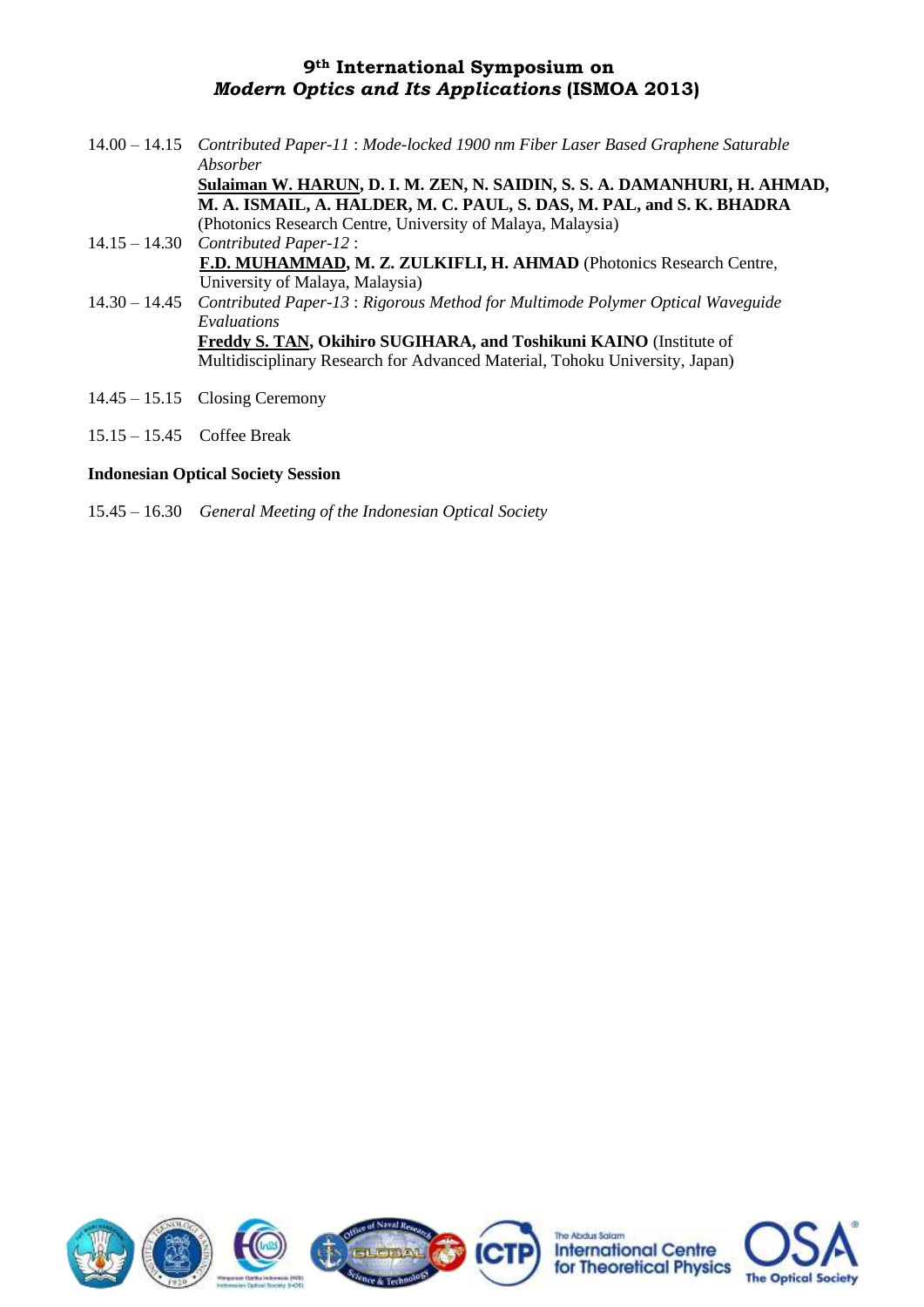# **Combining light trapping structures to enhance thin film solar cells**

**Aimi Abass<sup>1</sup> , Bjorn Maes2,3 ,** 

*1 University of Gent, Electronics and Information Systems (ELIS), Sint-Pietersnieuwstraat 41, B-9000 Gent, Belgium 2 Photonics Research Group, Department of Information Technology, Ghent University-IMEC, St-Pietersnieuwstraat 41, B-9000 Ghent, Belgium <sup>3</sup> Micro- and Nanophotonic Materials Group, Faculty of Science, University of Mons, Mons B-7000, Belgium* 

*aimi.abass@elis.ugent.be* 

Driven by the demand for affordable clean energy, many light trapping strategies to enhance thin film solar cells have been explored. The development of nanofabrication technology supported this drive by enabling us to access many wavelength scale photonic phenomena useful for light trapping. However, no single photonic phenomena can be relied upon to improve light absorption in the whole spectral range of interest as they tend to be effective only in a limited wavelength range. Furthermore, the requirements of different photonic phenomena for optimum enhancement often conflict with each other. Thus, one can never excite utilize them simultaneously with great efficiency with just a single photonic element.

Here, we discuss light trapping strategies that combine different photonic structures which provide coherent and incoherent scattering effects. Dual interface grating structures (DIGs) and combined front grating-back diffuser structures will be presented. By having multiple light trapping elements in a solar cell, we have more flexibility in optimizing each structure as we can split the functionality.

Firstly we will show a light trapping strategy that utilize DIGs in which we combine a front and back grating together. This strategy aims especially to enhance thin film cells of a few wavelengths thick and less through mainly utilizing guided modes.

We demonstrate that more and different kinds of guided modes can be efficiently excited with DIGs. Here, we discuss the usage of a back metal grating together with a front dielectric grating to enhance thin film a-Si and c-Si cells though there are other possible combinations. We will discuss how additional modification of the DIGs by introducing dual periodicity and blazing enables it to further outperform single grating configurations. Fig. 1(a) and (b) shows the schematic of the DIGs. In Fig. 1(c) we see that the DIGS configuration could greatly enhance absorption by enabling high coupling efficiency to many guided modes.